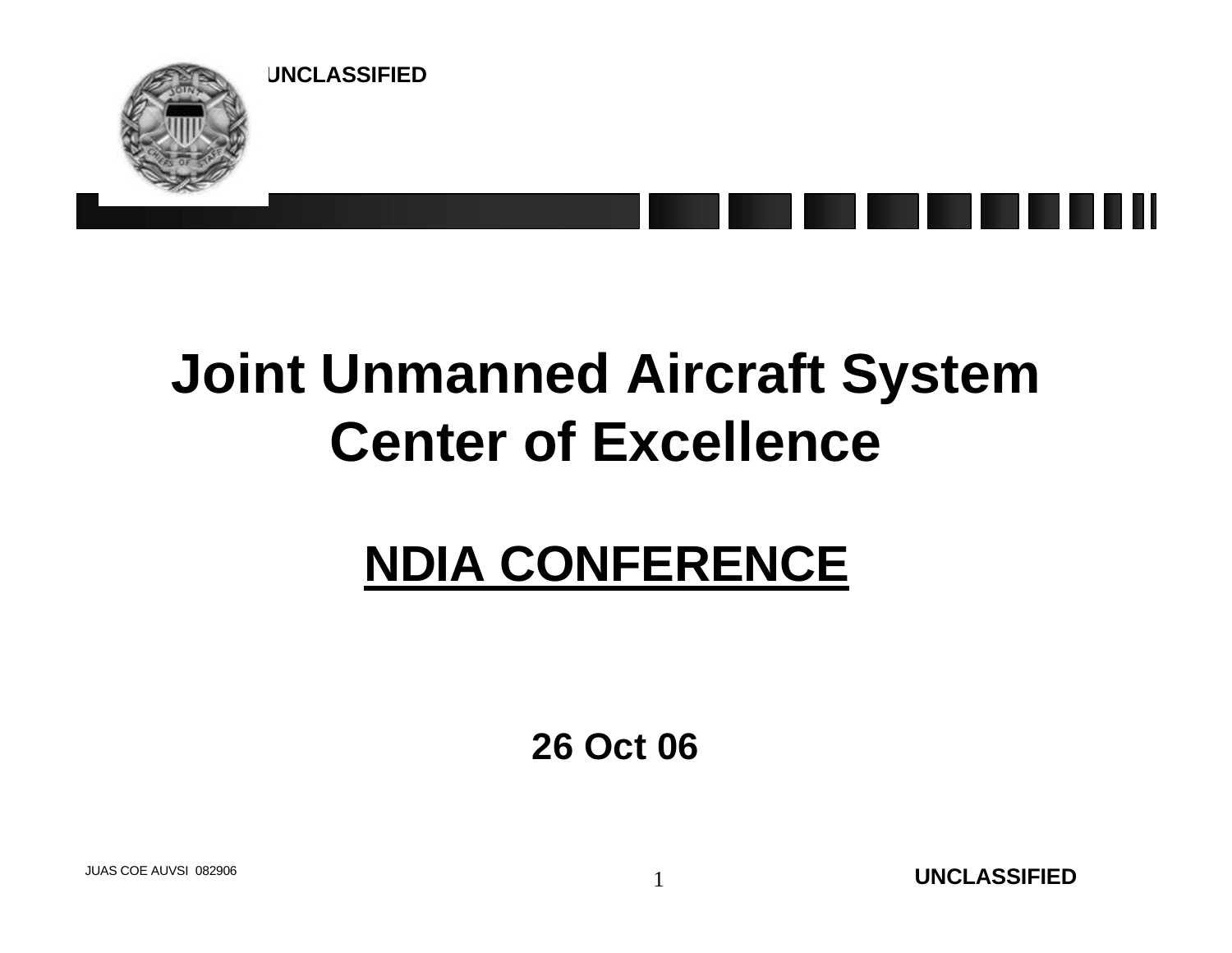#### *Background*

- ? **Jun 05 – JROC directs creation of two organizations: JUAV COE and JUAV MRB**
- ? **Sep 05 – JROC approves JUAS COE re-stated mission, charter, and manpower construct**
- ? **Oct 05 – JUAS COE reaches Initial Operational Capability**
- ? **Nov 05 – JUAS COE Charter formally approved by CJCS**
- ? **Dec 05 – PBD 704: Funding and Manpower Reprogramming**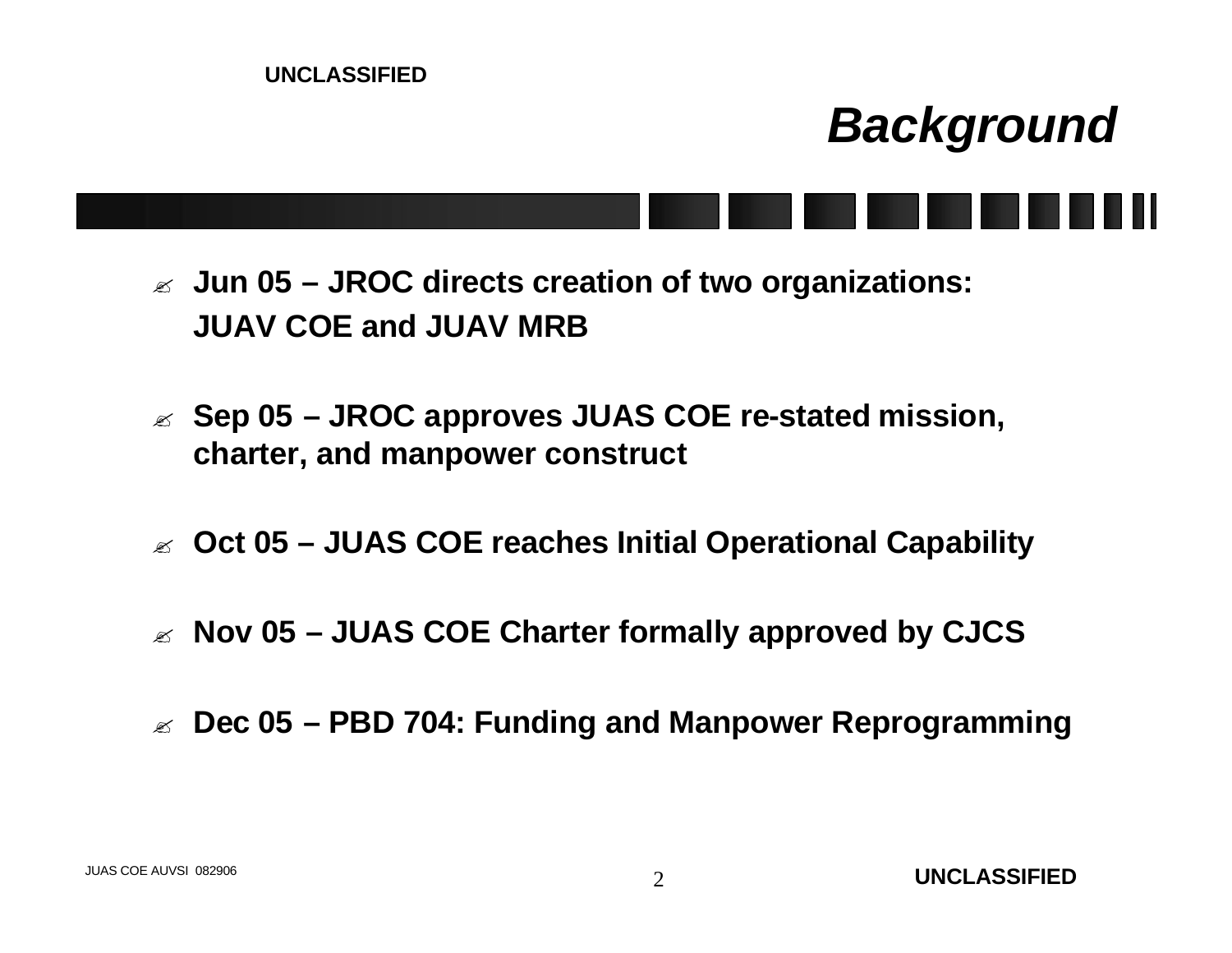

? **Provide the first point of entry for UAS OPERATIONAL issues requiring joint consideration, analysis, and resolution.** 

? **Harmonize / Optimize operational efforts of the Services, COCOMs, OSD, and agencies/entities.**

*" Joint Lens " that promotes increased standardization, reduction of overlapping efforts, and resolution of interoperability challenges*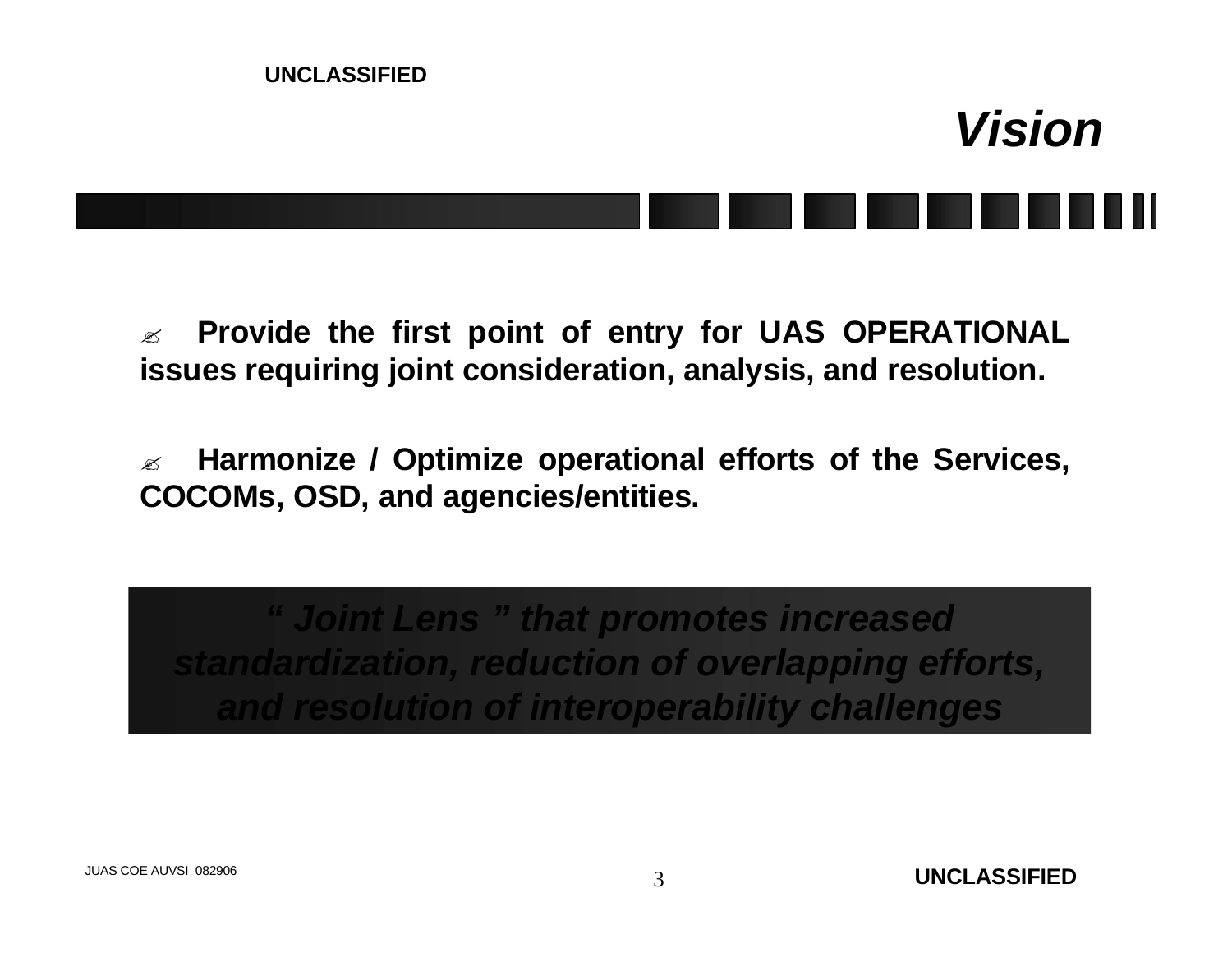# **UNCLASSIFIED** *Mission Statement*

**JUAS COE provides support to the Joint Operator and Services by facilitating the development and integration of common unmanned aircraft system operating standards, capabilities, concepts, technologies, doctrine, tactics, techniques, procedures and training.** 

**JUAS COE leverages existing Service initiatives and activities to provide joint integrated solutions and improved interoperability.**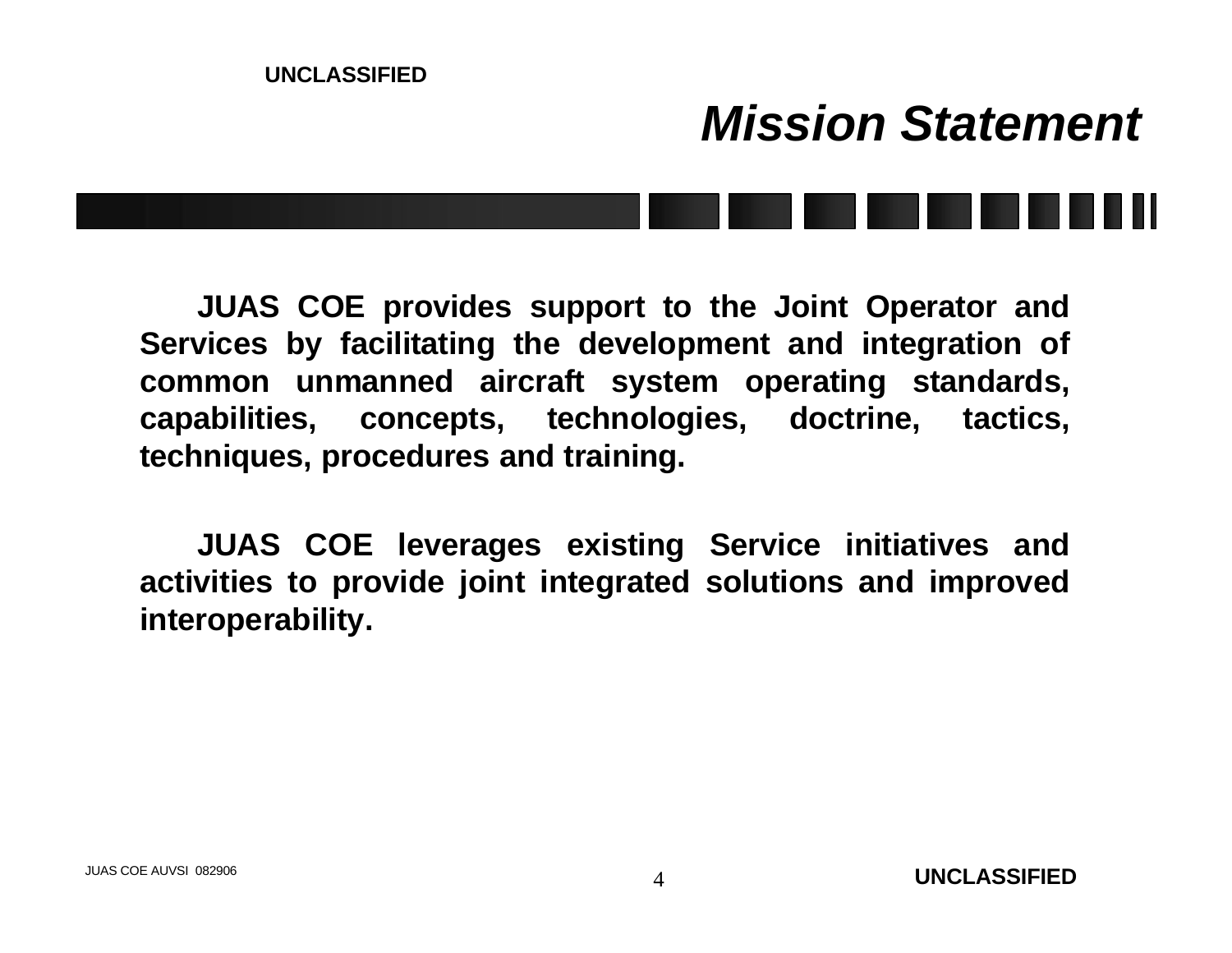### *Organization Framework and Manning*



*Currently in place – 12 Military / 20+ Contractors*

**UNCLASSIFIED**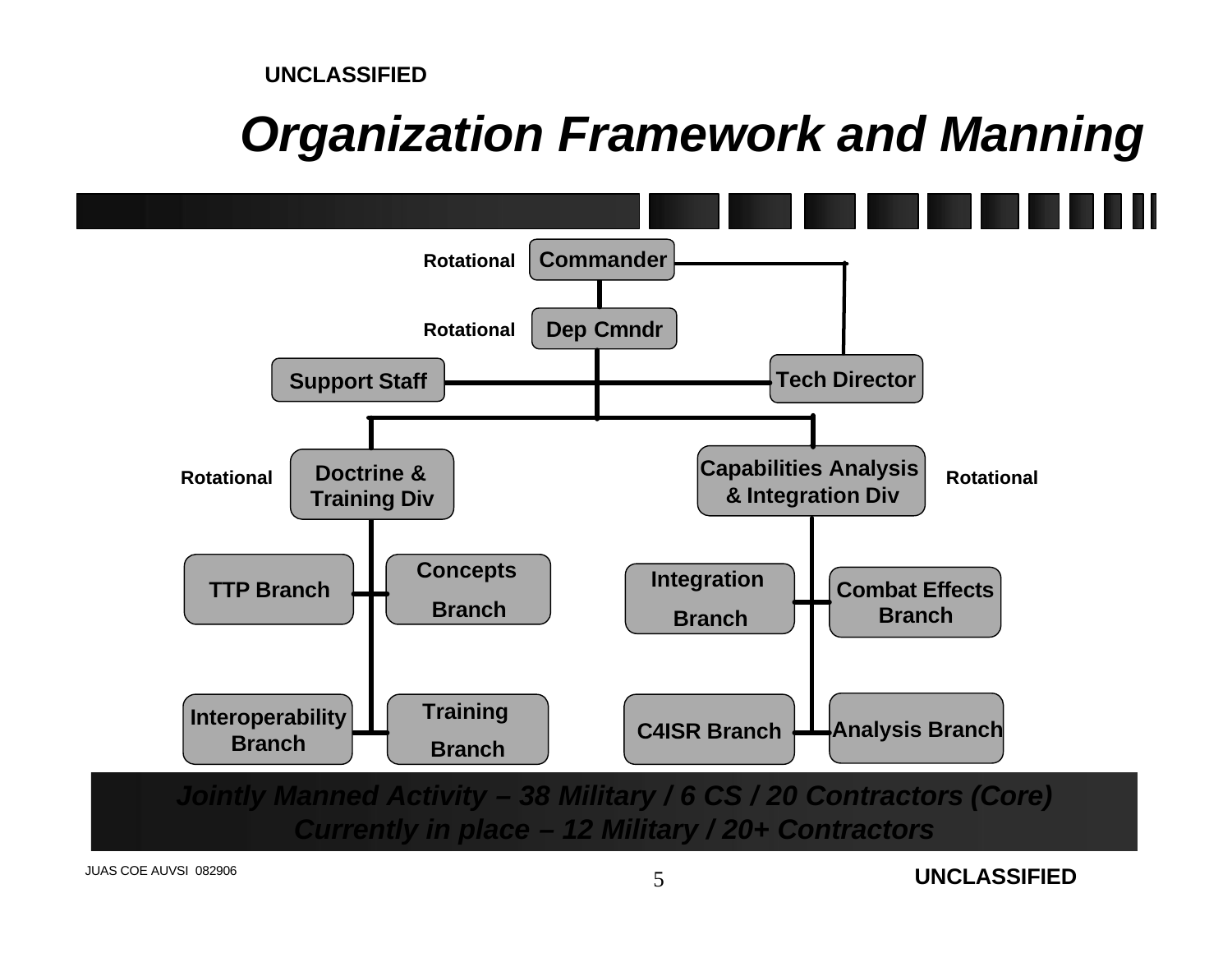### *Goals and Objectives*

![](_page_5_Figure_2.jpeg)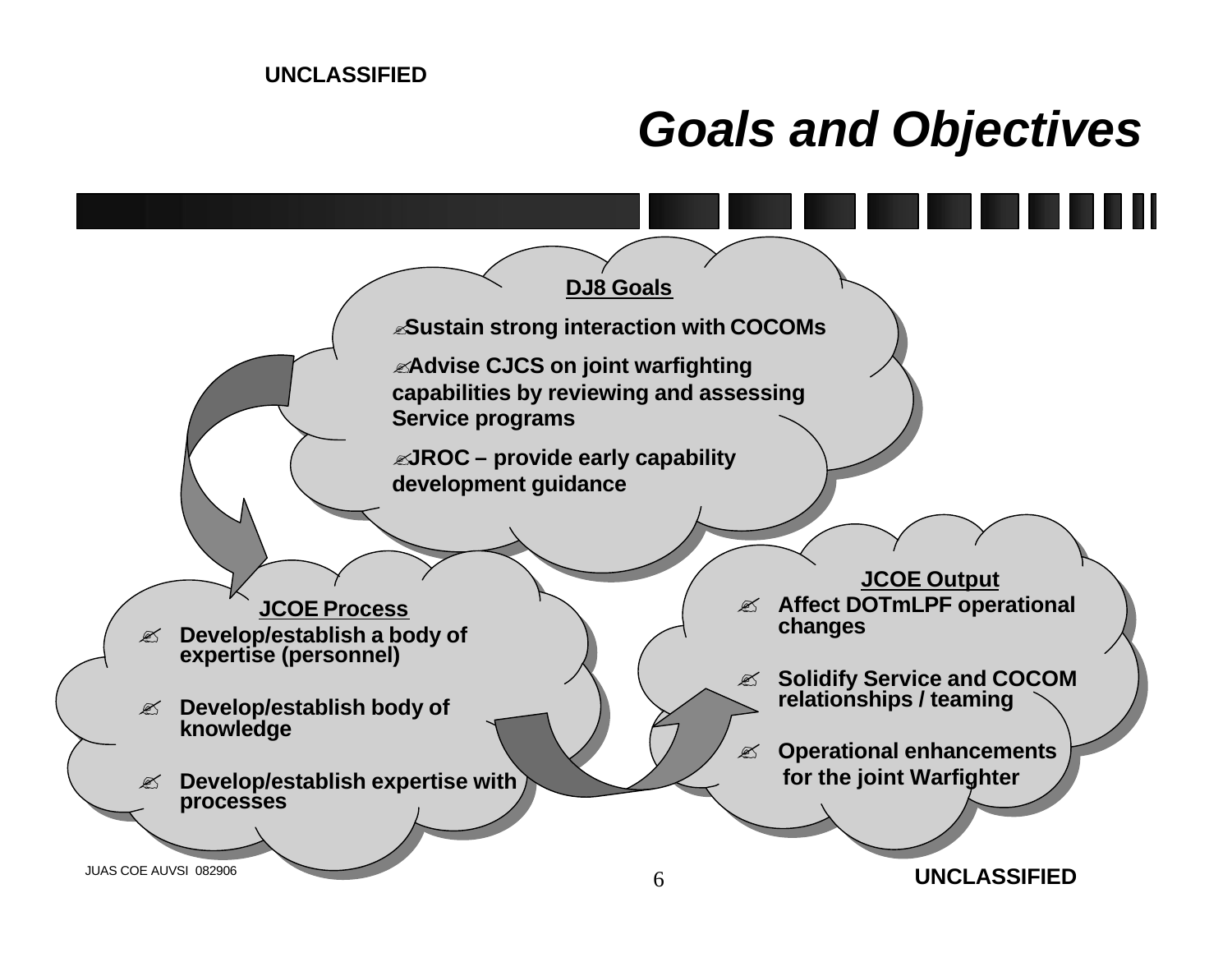### *JUAS COE Charter*

- ? *Develop* **Joint CONOPS, TTPs, and doctrine**
- ? *Review* **service and COCOM capabilities requirement submissions into Joint Capabilities Integration and Development System (JCIDS) process**
- ? *Facilitate* **integration of UAS capabilities into joint and component training and exercises**
- ? *Address* **airspace integration, joint command and control, and spectrum management issues**
- ? *Coordinate* **efforts with the Joint UAS Material Review Board (JUAS MRB)**
- ? *Develop* **and orchestrate experiments, exercises, and demonstrations**

*COCOM and service UAS operational requirements and priorities determine JUAS COE work plan*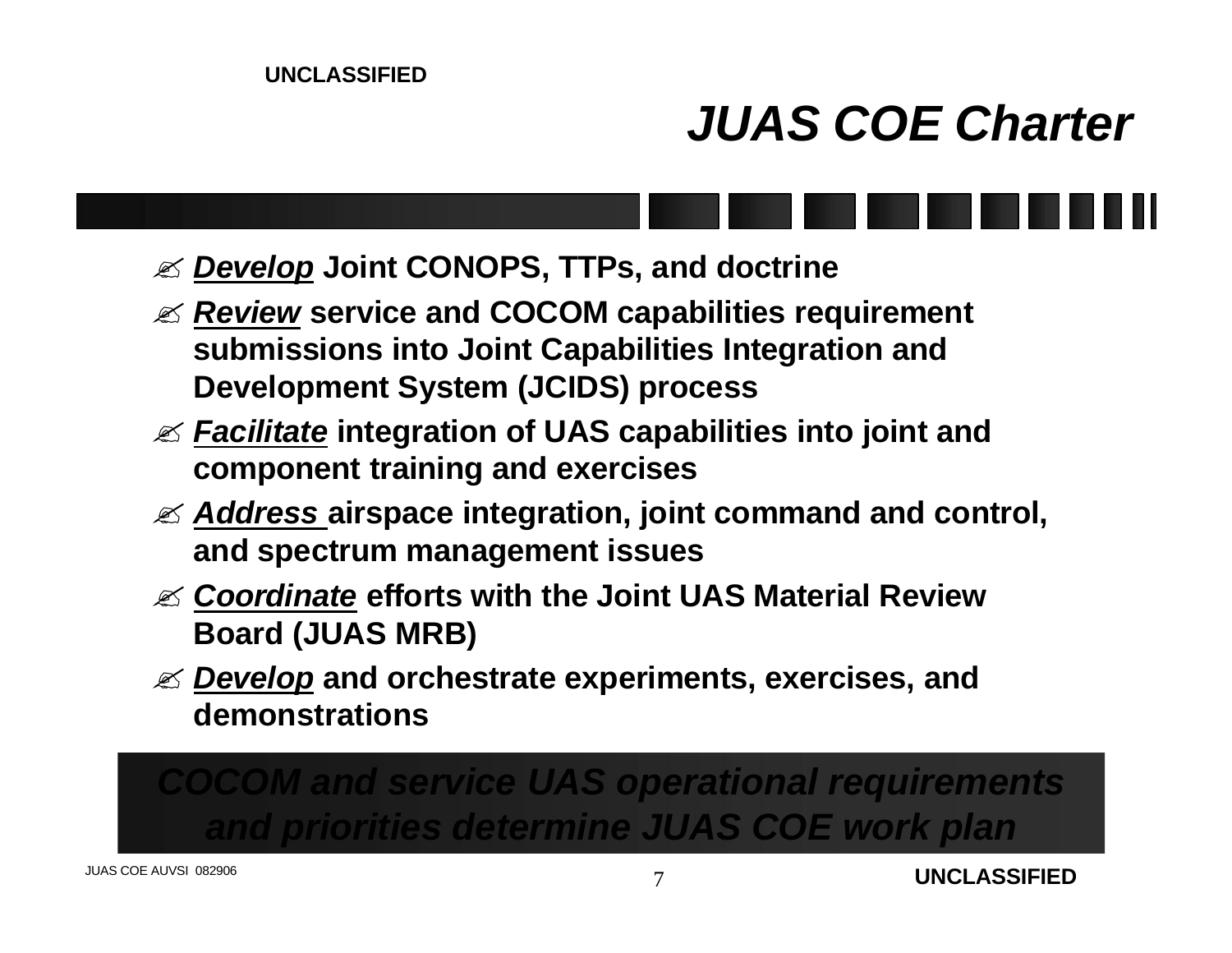#### *Command Relationships*

![](_page_7_Figure_2.jpeg)

*Advisory Council O-6 level representation from all services and COCOMS*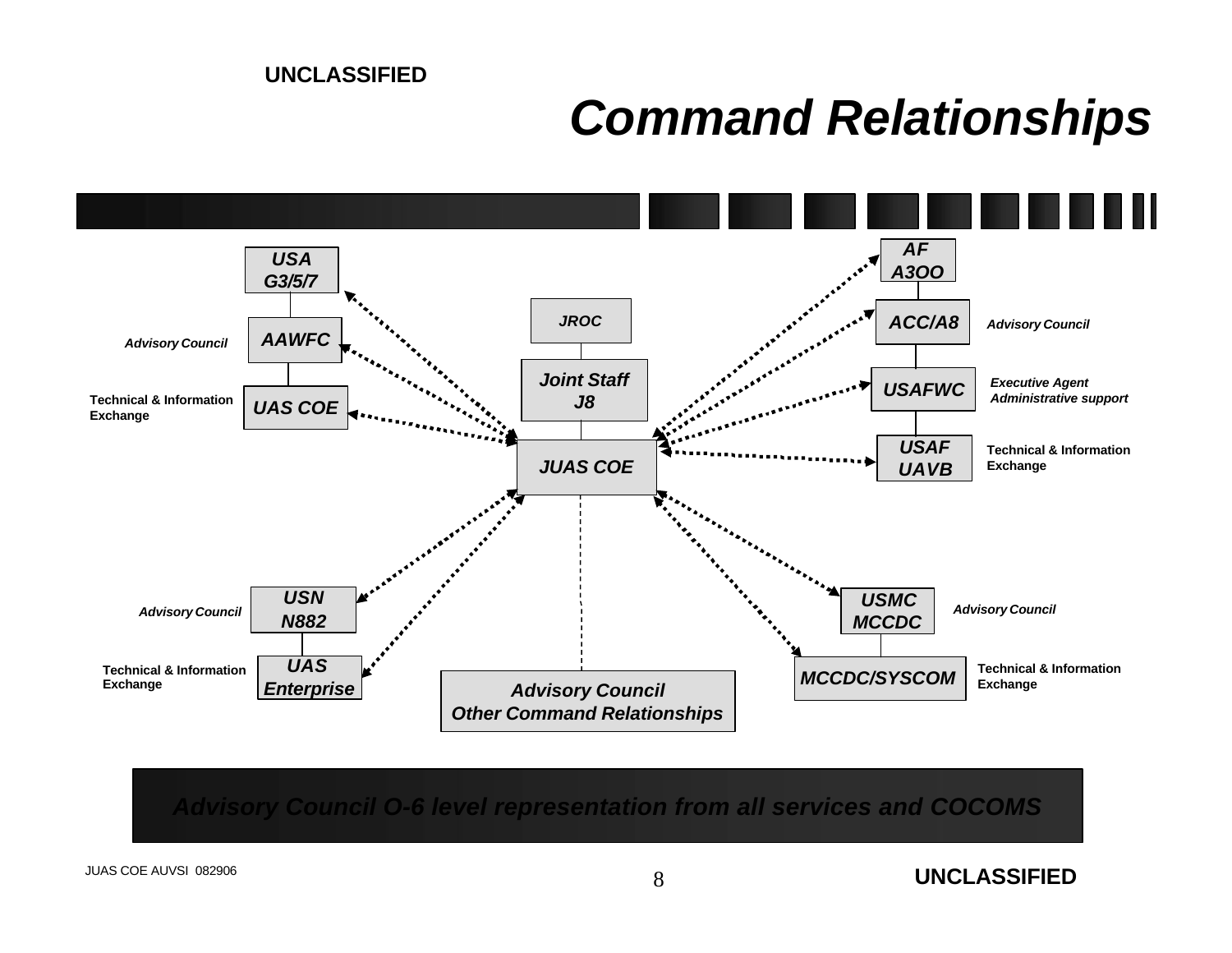### *Advisory Council*

**0-6 Advisory Council**

#### ?**Needs**

?**Bring operational issues to table** ?**Set a Top 5 or Top 10 list of COCOM issues requiring Joint solutions** ?**Identify Joint initiatives where the JUAS COE requires assistance or teaming with Service COE/Battlelabs** ?**Identify Service issues with Joint implications requiring JUAS COE assistance** 

#### ?**Solutions**

?**Identify ongoing activities working solutions to issues**

?**Monitor progress of ongoing initiatives**

?**Establish/update recommended list of initiatives for the JUAS COE**

#### ?**Next Meeting**

?**Nov 06 – SOCOM/CENTCOM - Tampa**

![](_page_8_Figure_11.jpeg)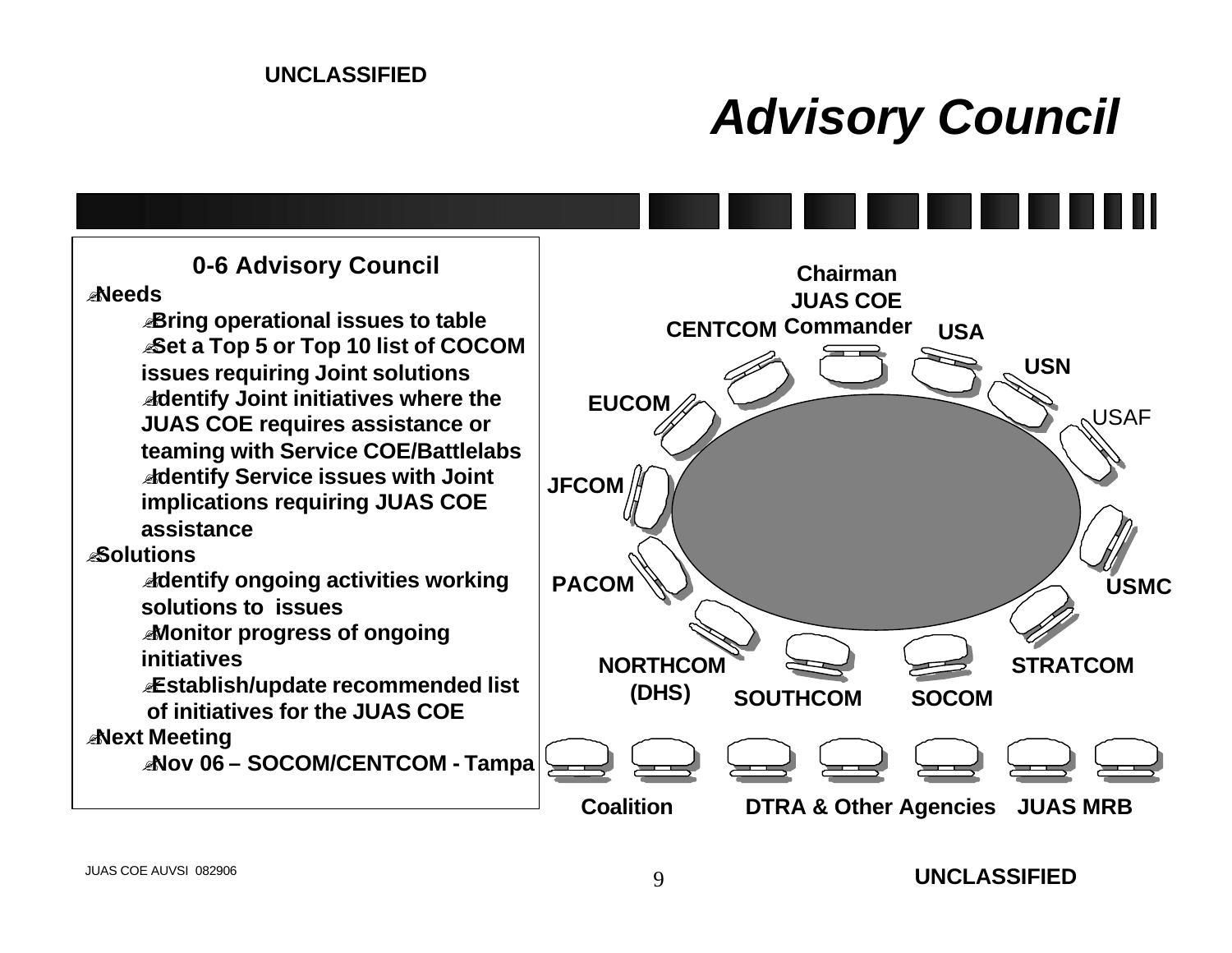### *Relationship with Material Review Board*

![](_page_9_Figure_2.jpeg)

#### *MRB Mission*

**" Provide a forum to identify or resolve requirements and corresponding material issues....Regarding interoperability and commonality, prioritize potential solutions...."**

#### *MRB Goals*

?**Facilitate JCIDS...coordinate with and make recommendations to the FCB, JCB, and JROC:**

?**Improve commonality of payloads/GCS**

?**Improve interoperability through adoption of common standards**

#### *MRB Objectives*

?**Identify/resolve and/or mitigate materiel issues at the earliest opportunity in the JCIDS process** ?**Coordinate UAS materiel initiatives with the support community**  ?**Coordinate government/industry UAS issues**

*JUAS COE will provide a non-voting representative to the board and provide representatives to working groups as required*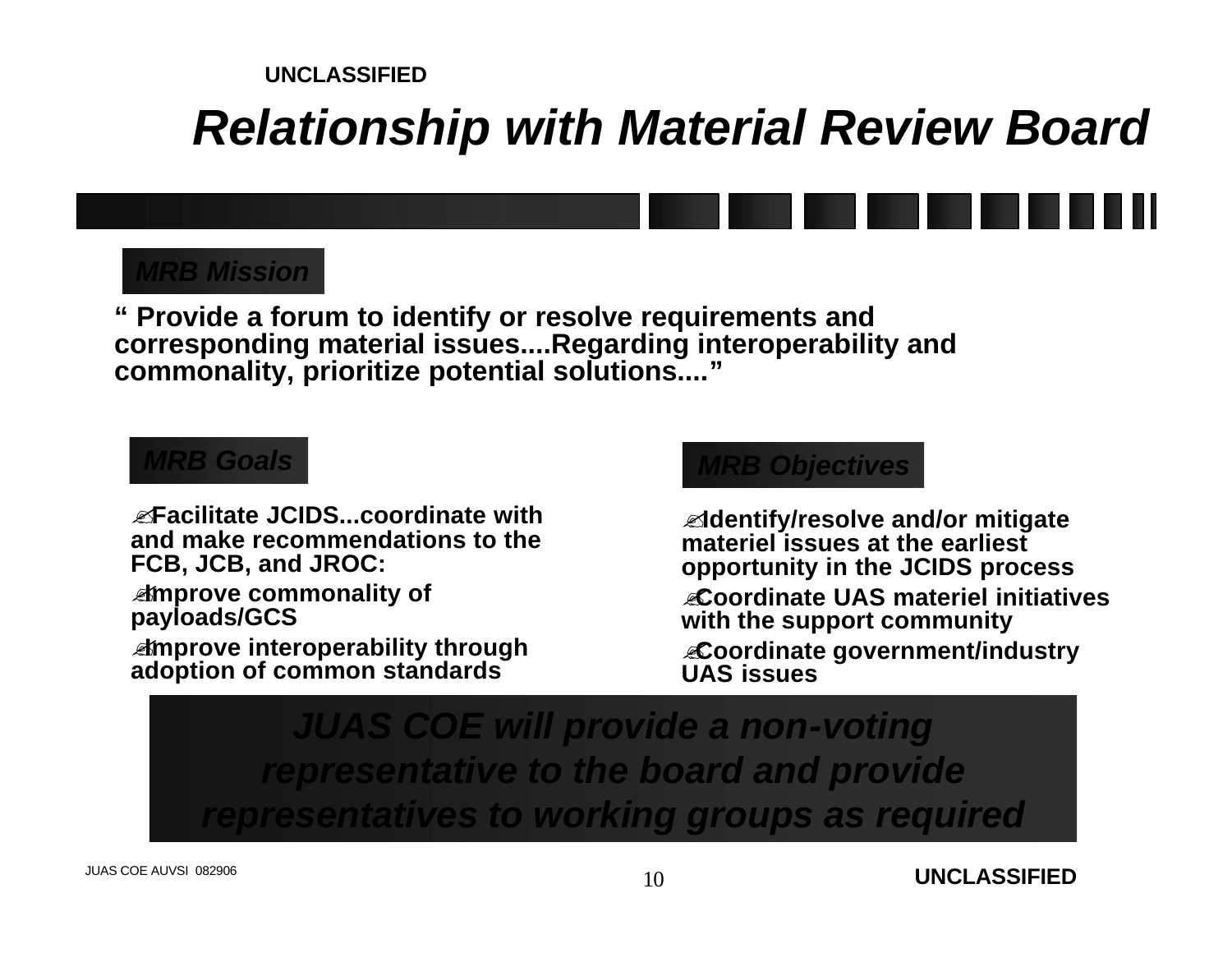### *Capabilities, Analysis, Integration Div Update*

- ? **JROCM 283-05: MQ-1 Orbits Demand**
	- ? **Methodology – Requirements / Analysis / Wargaming**
	- ? **Study complete / Briefing through JCIDS process**
- ? **Airspace Integration** 
	- ? **FAA acknowledging importance of UAS integration by forming dedicated section at HQ in DC**
	- ? **PBFA tasked as lead agency for interface between DoD and FAA**
	- ? **JUAS COE unique position to promote efforts of all Services to leverage manpower, money and ideas for joint effort**
	- ? **Demonstrating an equivalent level of safety as manned aircraft will be the key**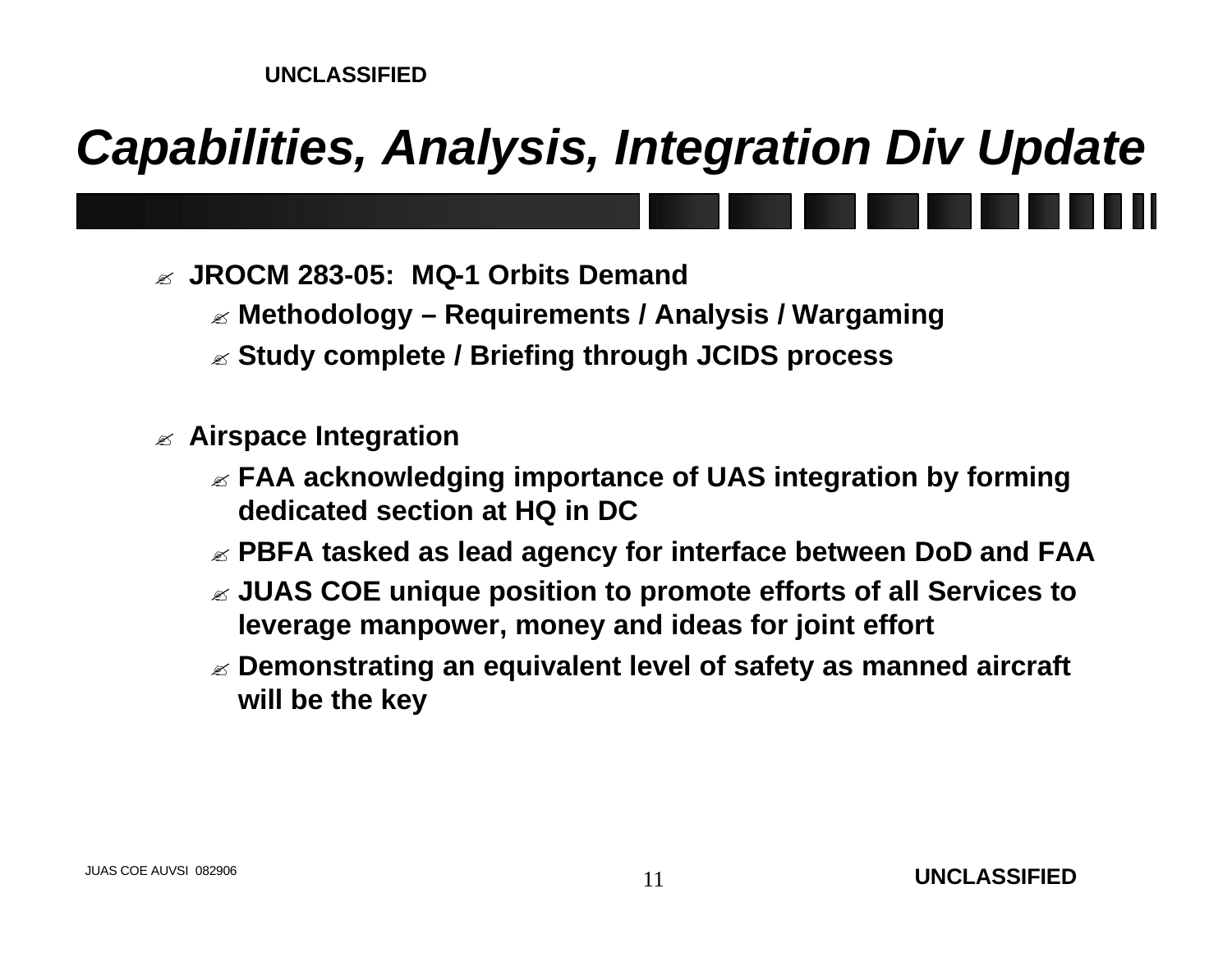![](_page_11_Figure_0.jpeg)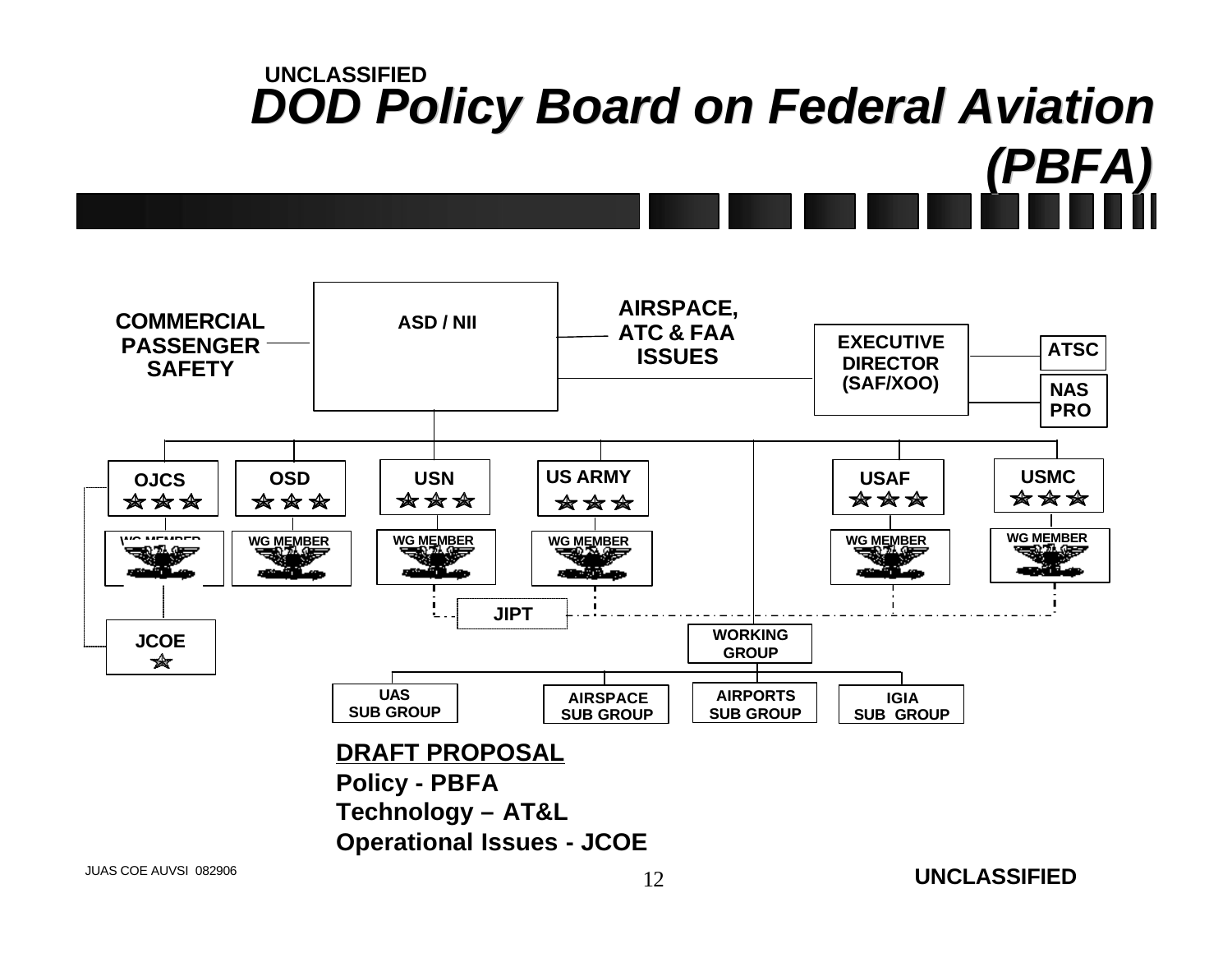### *Doctrine and Training Division Update*

![](_page_12_Figure_2.jpeg)

- ? **Tactical Employment of UAS MTTP – ALSA Publication**
	- ? **Signature / Release – 18 Aug 06**
	- ? **Transition of document to JUAS/COE**
- ? **JCAS ESC Issue #9 – UAVs in JCAS Operations**
	- ? **Current: Adjudication of JTTP UAS Focus Group comments**
	- ? **Sep 06: Projected completion of JTTP UAS Working Paper and change of applicable Joint CAS publications**
- ? **JROCM 197-05: Joint Overarching CONOPS Development**
	- ? **Three CONOPS Working Groups Complete**
	- ? **Initial CONOPS document complete – 30 Sep 06**
	- ? **World-wide review / Adjudication of Comments – Oct - Dec 06**
	- ? **Submission for CJCS approval – 10 Jan 07**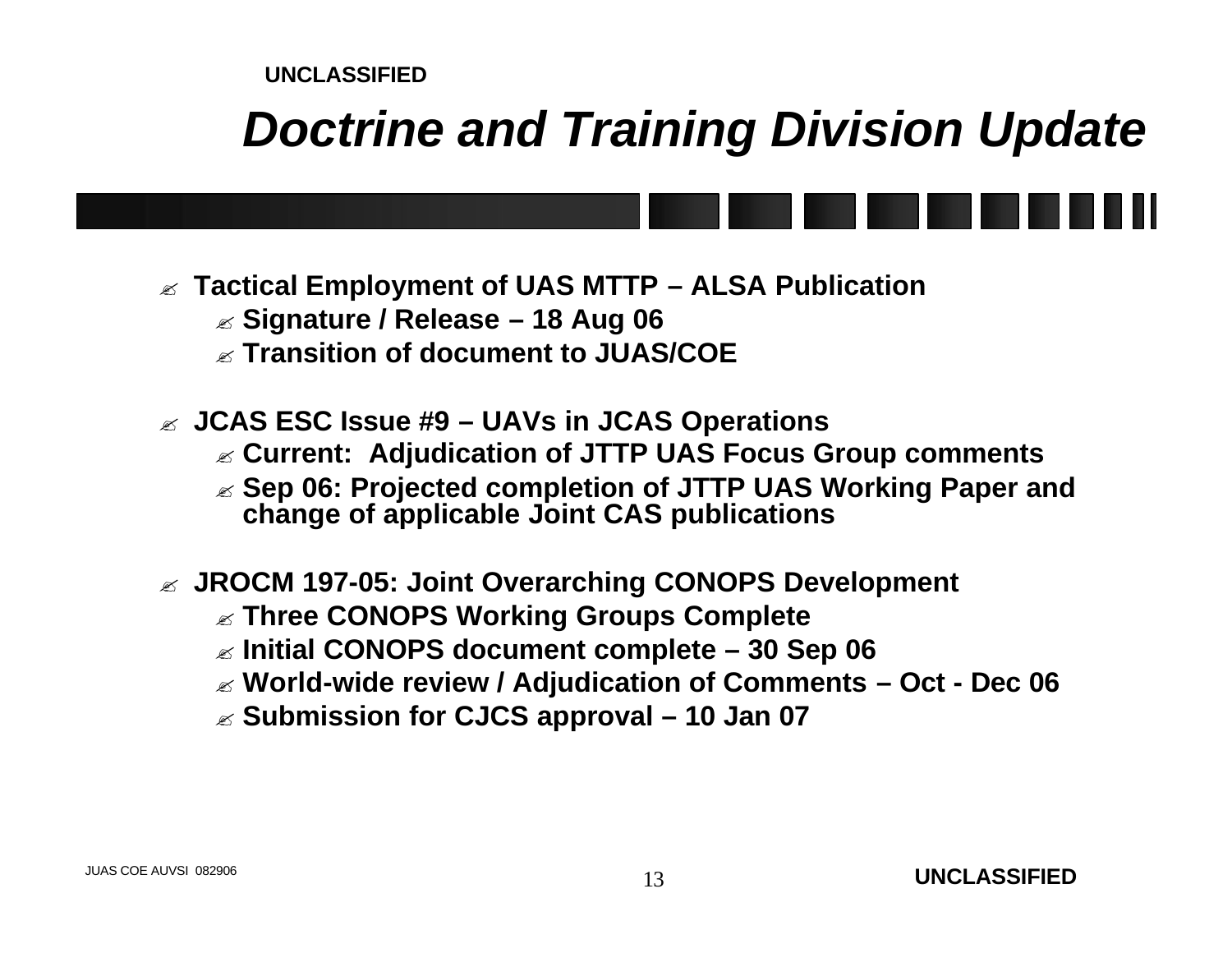### *UAS Relationships in DOD Schema*

![](_page_13_Figure_2.jpeg)

**UNCLASSIFIED**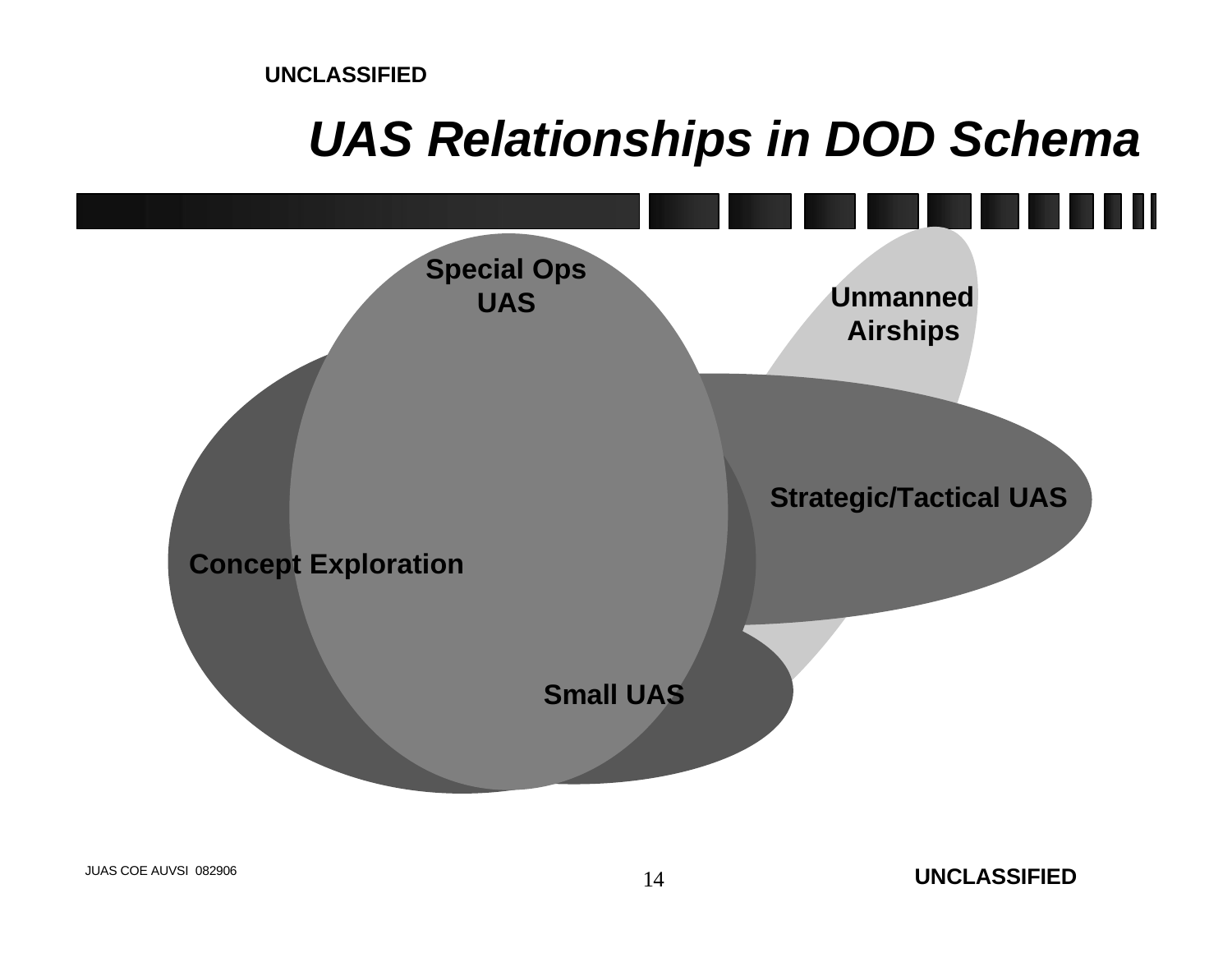### *Proposed NAS UAS Levels*

![](_page_14_Picture_2.jpeg)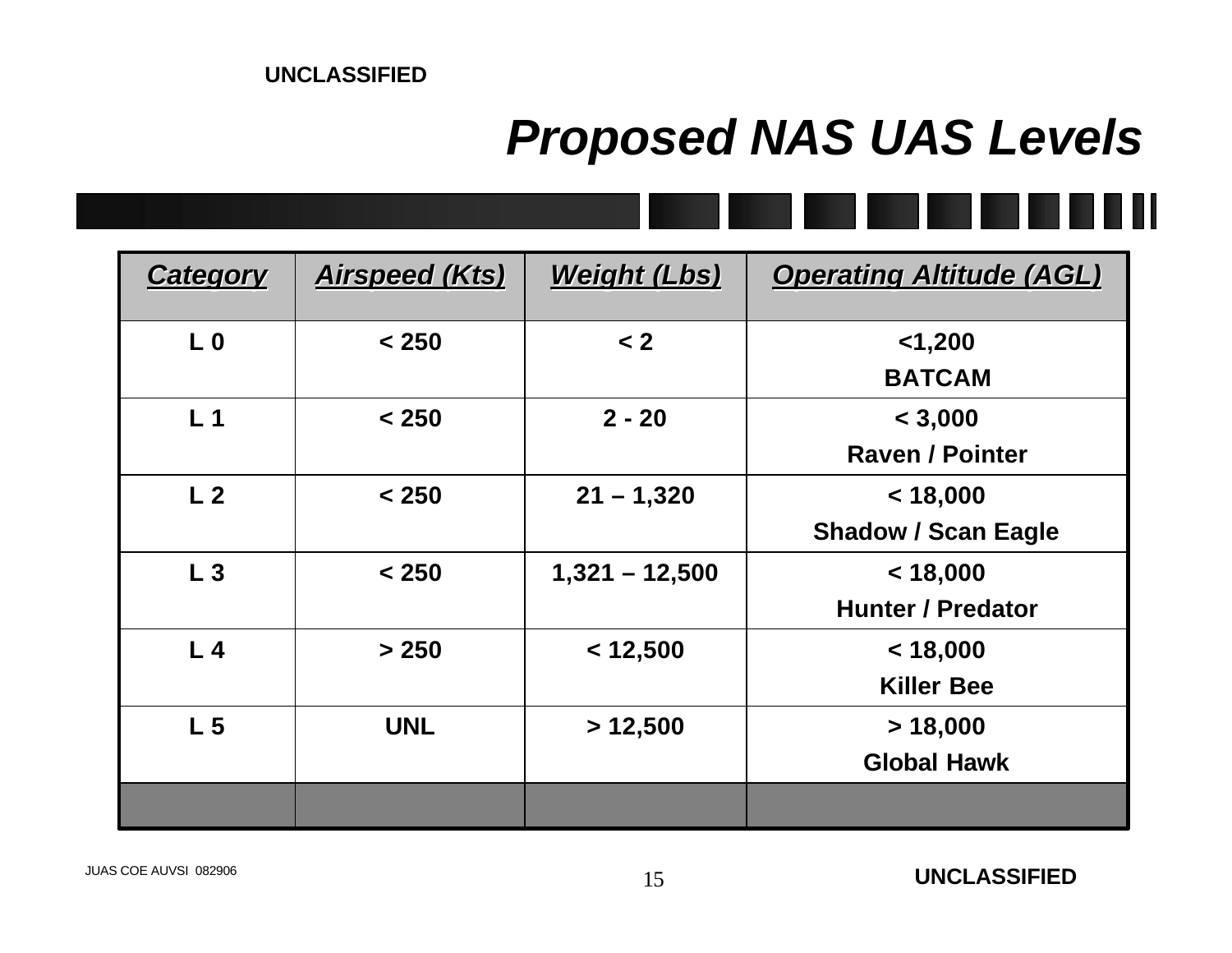### *Proposed DoD UAS Categories*

![](_page_15_Picture_2.jpeg)

| <b>TYPICAL</b>                             | <b>JOINT</b>    | <b>OPERATING</b> | <b>LAUNCH</b>                                    |
|--------------------------------------------|-----------------|------------------|--------------------------------------------------|
| <b>USERS</b>                               | <b>CATEGORY</b> | <b>ALTITUDE</b>  | <b>METHOD</b>                                    |
| <b>TACTICAL</b><br><b>SOF/Small Unit</b>   | T 1             | < 1000           | <b>Hand Launched</b><br>Raven                    |
| <b>TACTICAL</b><br><b>Batt / Brigade</b>   | T <sub>2</sub>  | < 5,000          | <b>Mobile Launched</b><br><b>Scan Eagle</b>      |
| <b>TACTICAL</b><br><b>Division / Corps</b> | T <sub>3</sub>  | < 10,000         | <b>Conventional / VTOL</b><br><b>Hunter</b>      |
| <b>OPERATIONAL</b><br><b>JTF</b>           | O               | < 40,000         | <b>Conventional Runway</b><br><b>Predator</b>    |
| <b>STRATEGIC</b><br><b>National</b>        | S               | > 40,000         | <b>Conventional Runway</b><br><b>Global Hawk</b> |
| <b>AIRSHIP</b><br><b>National</b>          | A               | <b>UNLIMITED</b> | <b>VTOL</b><br><b>JLENS</b>                      |
|                                            |                 |                  |                                                  |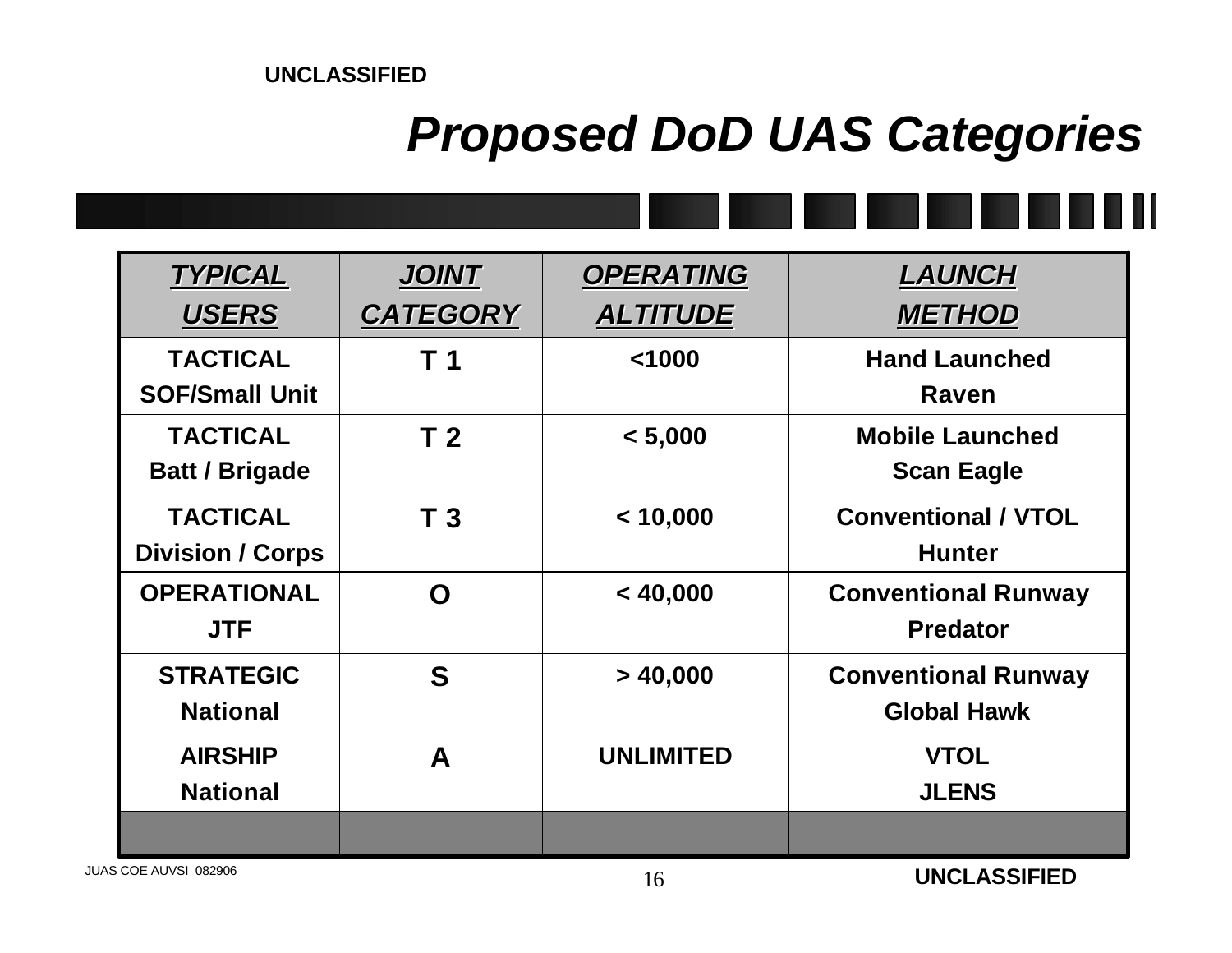### *DoD / NAS UAS Categories*

| <b>Joint</b><br><b>UAS Categories</b>  |                 | <b>Domestic Use</b><br><b>UAS Levels</b> |  |
|----------------------------------------|-----------------|------------------------------------------|--|
|                                        |                 | L <sub>0</sub>                           |  |
| <b>Tactical 1</b>                      |                 | L <sub>1</sub>                           |  |
| <b>Tactical II</b>                     |                 |                                          |  |
|                                        | <b>Airships</b> | L <sub>2</sub>                           |  |
| <b>Tactical III</b>                    |                 | L <sub>3</sub>                           |  |
| <b>Operational</b><br><b>Strategic</b> |                 | L <sub>4</sub>                           |  |
|                                        |                 | L <sub>5</sub>                           |  |
|                                        |                 |                                          |  |

 $\blacksquare$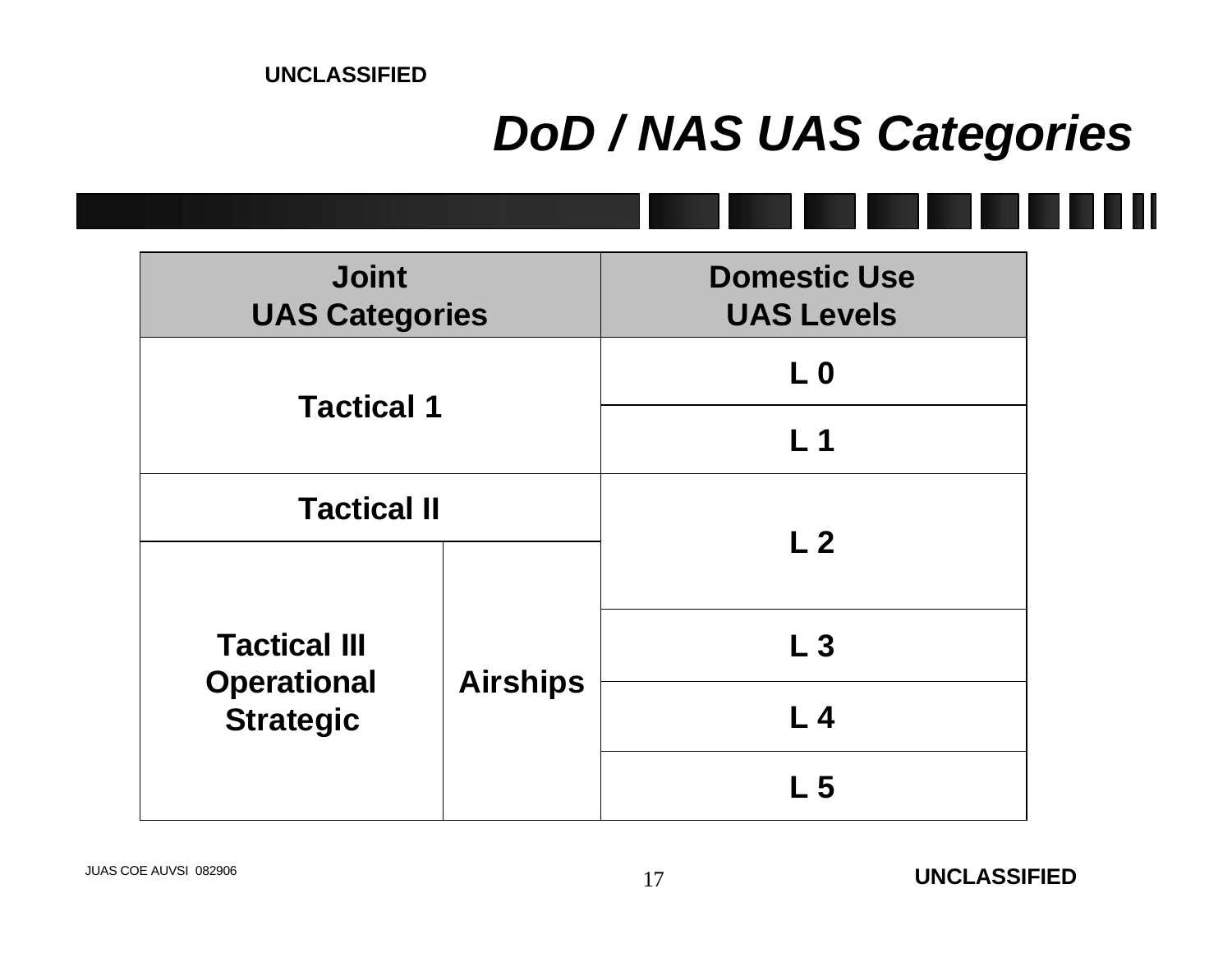### *JUAS COE Priorities*

![](_page_17_Figure_2.jpeg)

- ? **Airspace** ? **Access / Integration into NAS**
- ? **Spectrum Management / Bandwidth Availability**
- ? **C2 / Interoperability**
- ? **Other**

? **Joint DoD UAS Operator Training Standards** ? **Weaponization of UAS**